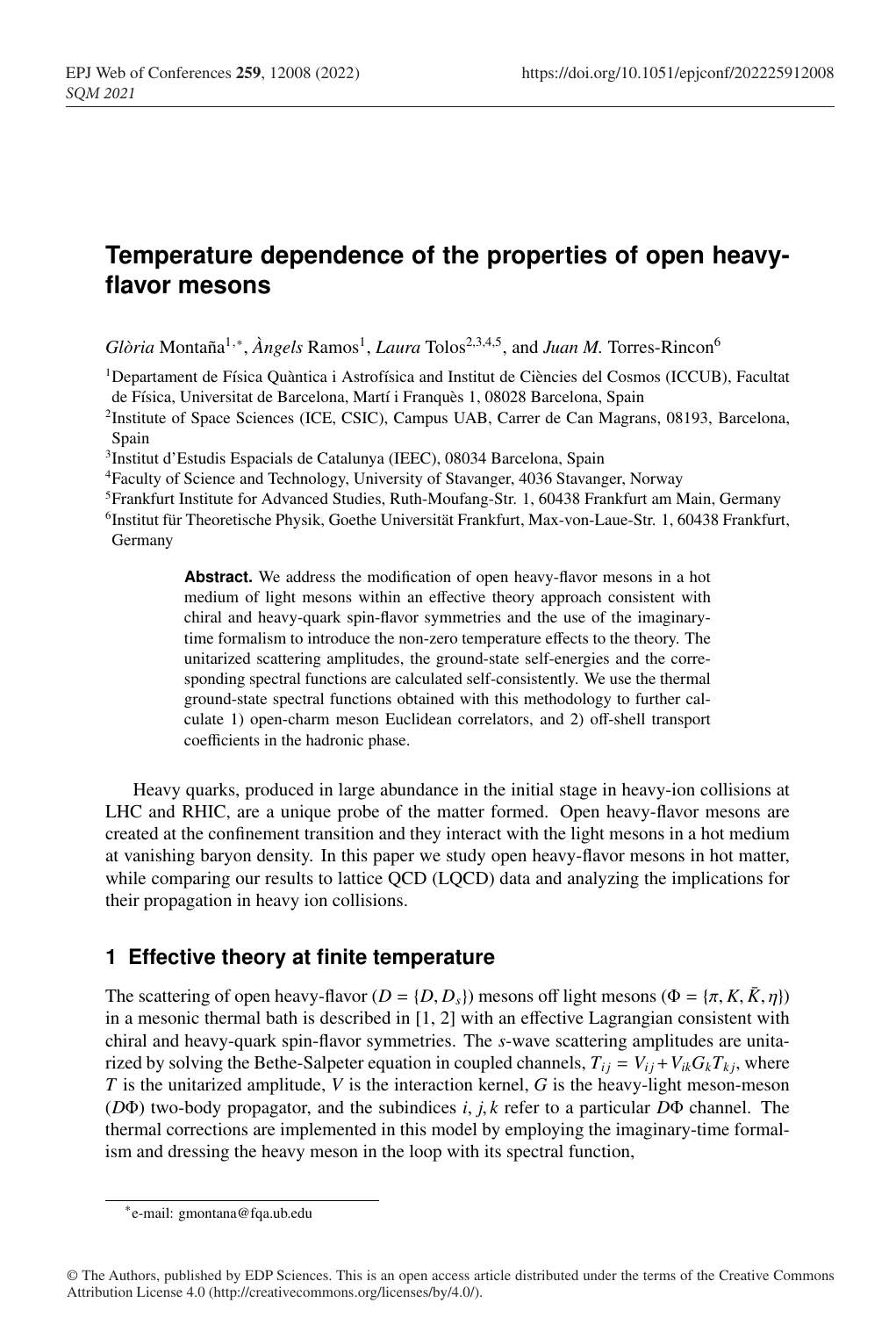$$
G_{D\Phi}(E, \vec{p}; T) = \int \frac{d^3q}{(2\pi)^3} \int d\omega \int d\omega' \frac{S_D(\omega, \vec{q}; T) S_{\Phi}(\omega', \vec{p} - \vec{q}; T)}{E - \omega - \omega' + i\varepsilon} [1 + f_{\omega} + f_{\omega'}], \quad (1)
$$

where the momentum integral is regularized with a cut-off and  $f_E \equiv f(E, T)$  is the Bose-Einstein distribution function. A  $\delta$ -type spectral function is considered for the light meson, as the modification of the pion with temperature is rather moderate and the effect on the heavy mesons is even smaller. The spectral function of the heavy meson is given by

$$
S_D(\omega, \vec{q}; T) = -\frac{1}{\pi} \text{Im } \mathcal{D}_D(\omega, \vec{q}; T) = -\frac{1}{\pi} \text{Im} \left( \frac{1}{\omega^2 - \vec{q}^2 - m_D^2 - \Pi_D(\omega, \vec{q}; T)} \right), \tag{2}
$$

where the self-energy is obtained from closing the light-meson line (i.e. the pion line for a pionic bath) in the corresponding *T*-matrix element,

$$
\Pi_D(E, \vec{p}; T) = \frac{1}{\pi} \int \frac{d^3q}{(2\pi)^3} \int d\Omega \frac{E}{\omega_\Phi} \frac{f(\Omega, T) - f(\omega_\Phi, T)}{E^2 - (\omega_\Phi - \Omega)^2 + i\epsilon} \text{Im} \, T_{D\Phi}(\Omega, \vec{p} + \vec{q}; T) \,. \tag{3}
$$

Self consistency is achieved by solving iteratively Eqs. (1) to (3).

The properties of the heavy mesons and their thermal modification are contained in their spectral functions. The temperature evolution of the masses and the widths of the *D* and  $D<sub>s</sub>$  mesons in a pionic bath below the deconfining transition temperature  $T<sub>c</sub>$  is shown in Fig. 1. The results for the open-charm vector counterparts are found in [2]. The heavyquark spin-flavor symmetry allows us to extend the model to the open-bottom sector upon the replacement  $D \to \bar{B}$ . The thermal effects on the masses and widths of the  $\bar{B}$  and  $\bar{B}_s$ mesons are also displayed in Fig. 1, being of the same magnitude of those on the open-charm states. We observe a decrease of the masses of some tens of MeV at  $T = 150$  MeV, as well as a widening of the same order.



Figure 1. Thermal modification of the mass (left panel) and the width (right panel) of the open heavyflavor ground states. (Partially taken from [2].)

The states that are dynamically generated by our model also suffer a modification at finite temperature, as can be seen by looking at the unitarized scattering amplitudes plotted in Fig. 2 for  $T = 40, 100, 150$  MeV. In the sector with charm  $C = 1$ , spin  $J = 0$  and strangeness  $S = 0$ the experimental  $D_0^*(2300)$  is generated with a two-pole structure at  $T = 0$ . These two resonances move towards lower energies and their widths increase with increasing temperatures. We note that the fitting of these structures has to be performed after background subtraction as explained in [1]. In the strange sector, where the narrow  $D_{s0}^{*}(2317)$  is experimentally seen, the bound state found in vacuum develops a width and its mass decreases in a thermal bath. Figure 2 also shows the analogue thermal effects on the dynamically generated states in the bottom sector, where no experimental states have been reported yet.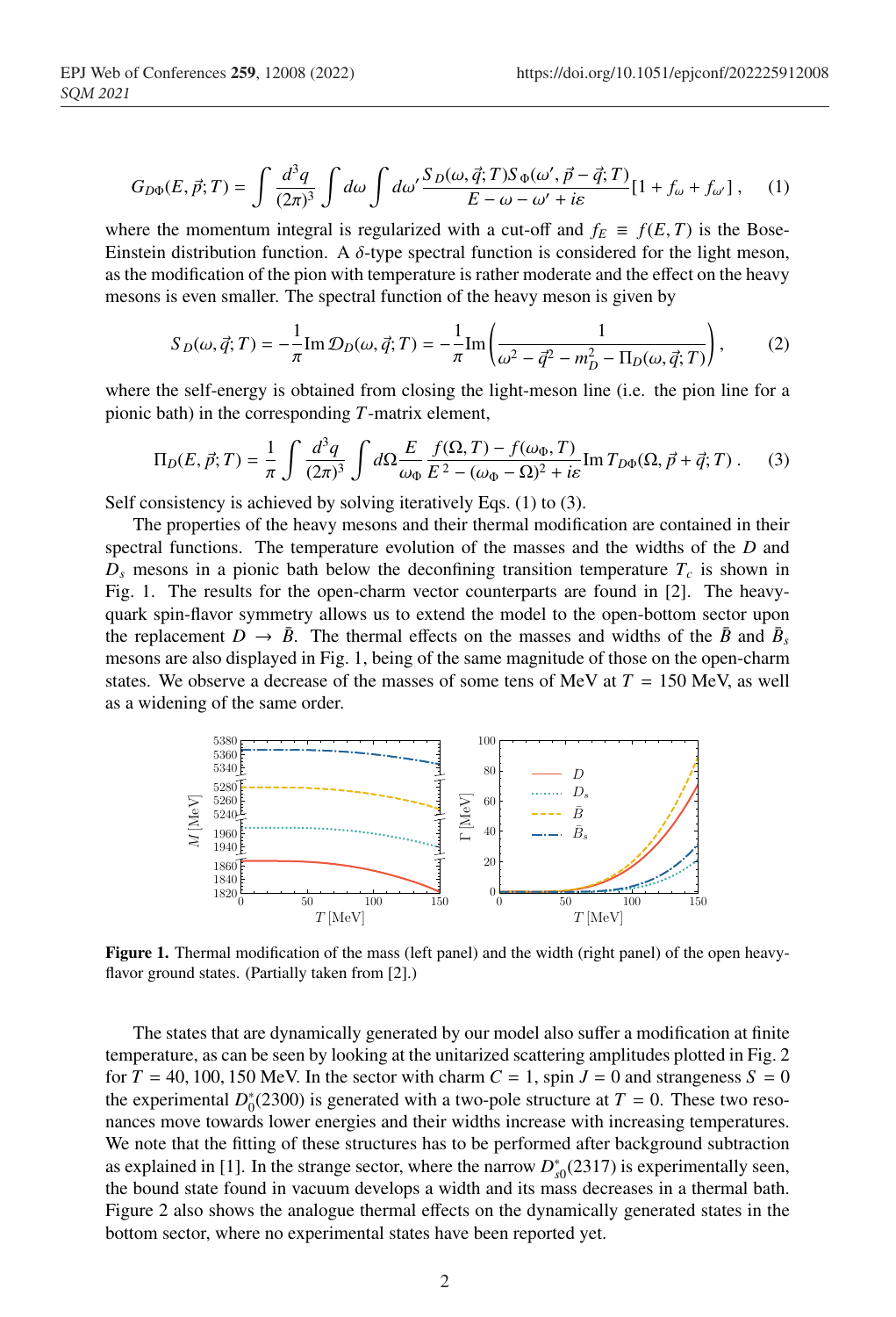

Figure 2. Diagonal elements of the *T*-matrix in the sectors with charm  $C = 1$  (bottom  $B = 1$ ), spin  $J = 0$  and strangeness  $S = 0, 1$ . (Data partially taken from [1].)

## **2 Open-charm Euclidean correlators with EFT**

Given the spectral function  $\rho(\omega; T)$ , the Euclidean correlator is calculated from the convolution with a temperature dependent kernel  $K(\tau, \omega; T)$  as:

$$
G_E(\tau;T) = \int_0^\infty d\omega \, K(\tau,\omega;T) \, \rho(\omega;T) \, , \, K(\tau,\omega;T) = \cosh\left[\omega\left(\tau - \frac{1}{2T}\right)\right] \sinh^{-1}\left(\frac{\omega}{2T}\right). \tag{4}
$$

Euclidean correlators are computed with LQCD and the inversion of Eq. (4) is required in order to extract the information about the physical states contained in the spectral function. This is an ill-posed problem and for this reason in [3] we compare the thermal EFT with LQCD results directly at the level of the Euclidean correlators. We obtain the spectral function of the ground state using Eq. (2), employing in the model the non-physical meson masses used in the LQCD calculations in [4], and we define the full spectral function

$$
\rho(\omega;T) = M_D^4 S_D(\omega;T) + a\rho_{\text{cont}}(\omega;T) ,\qquad (5)
$$

where the second term corresponds to the continuum of scattering states and for which we take a parametrization of the free-meson spectral function in the non-interacting limit. The parameter *a* weights the contribution of the continuum with respect to the ground-state.

The left panel of Fig. 3 shows the full spectral function for different values of *a* and temperatures below  $T_c$ , while the right panel shows the corresponding ratio of the Euclidean to the reconstructed correlators, compatible with LQCD within the errorbars for the lowest temperatures upon the inclusion of the continuum.



Figure 3. Full spectral functions of the *D*-meson (left panel), and Euclidean correlators (right panel) for various temperatures below  $T_c$  and values of the weight parameter *a*. (Taken from [3].)